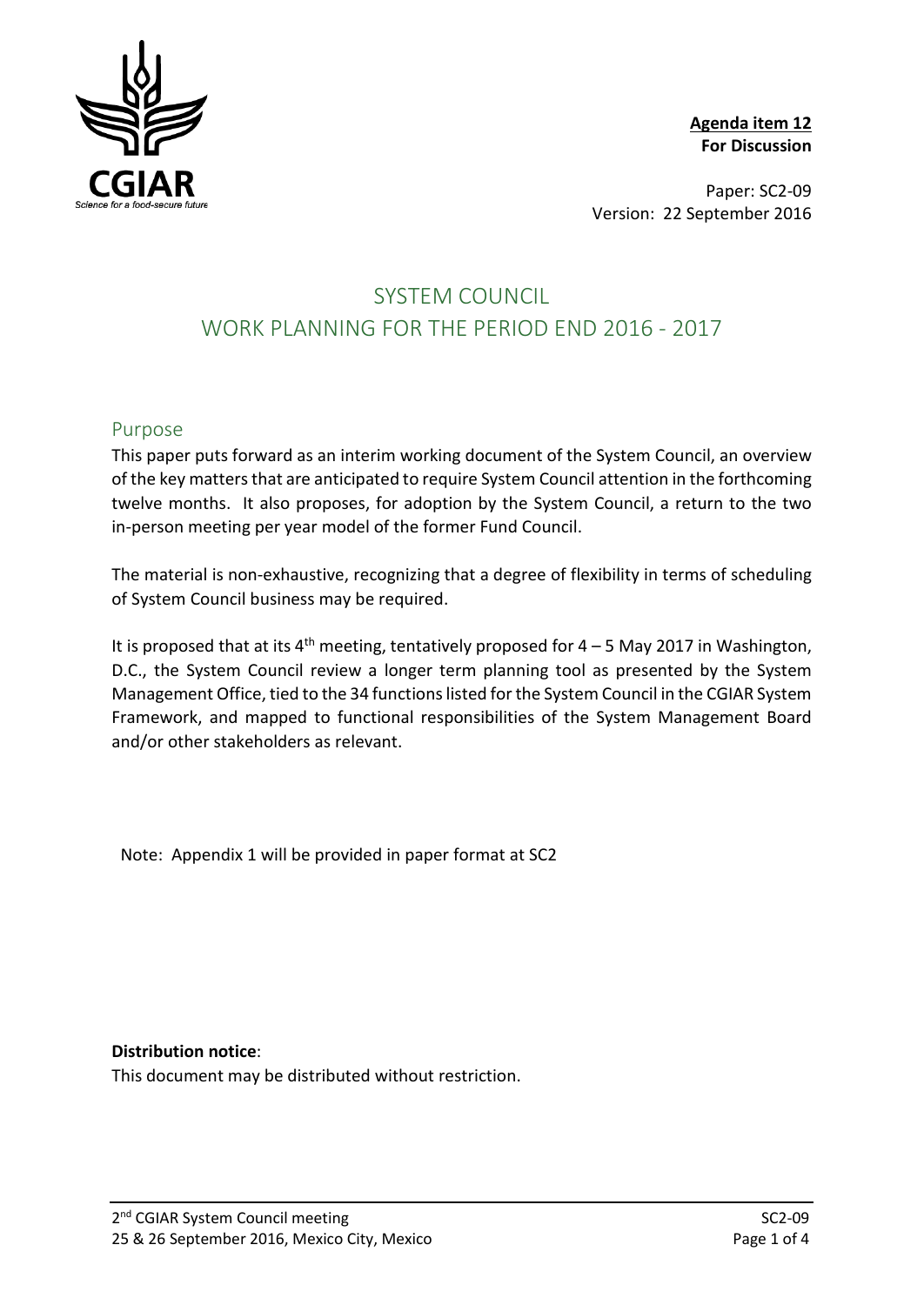### Action requested of the System Council

- 1. Pursuant to the discussion below, the System Management Office puts forward the following as the proposed items for consideration by the System Council to facilitate effective forward planning.
	- **a. Adoption of the following proposed in-person meeting schedule for 2017:**
		- Wednesday and Thursday, 4 & 5 May 2017, Washington, D.C.
		- Wednesday and Thursday, 9 & 10 November 2017.
	- **b. To the extent practicable, identification of the host country for the proposed November 2017 meeting**, with the proposal that the System Council consider the model of one meeting in Washington D.C. each year, and another in the host country of a CGIAR Research Center or Funder country.
	- **c. Confirmation of System Council support for Appendix 1 to this paper serving as the high-level System Council work plan for the forthcoming 12-15 months, including with revisions as proposed during SC2**, with recognition that flexibility may be required to address items of business on an altered basis should demand arise.

### **Background**

-

- 2. The *CGIAR System Framework[1](#page-1-0)* ("**Framework**"), provides that the System Council serves as the strategic decision making body of the CGIAR System, with the purpose (at Article 2(b)) of keeping under review the strategy, mission, impact and combined relevancy of the CGIAR System. Article 6.1 of the Framework identifies 34 functions of the System Council. Article 6.2 further provides that the System Council shall exercise any other functions attributed to it in the Framework, and the Charter of the CGIAR System Organization.
- 3. Additionally, at its first meeting on 12 July 2016 ("SC1"), the System Council adopted, until such time as amended or revoked as relevant to the subject matter, all of the current policies, procedures, guidelines (together, '**Policies**') and other requirements previously approved by the former Fund Council as part of the 'Common Operational Framework' under the rule of the CGIAR Fund (SC/M1/DP7).[2](#page-1-1)
- 4. Many of the Policies, including CGIAR's Intellectual Assets Principles, included a requirement for, typically, annual reporting to and consideration by the former Fund Council of the strategic issues arising for the CGIAR System as a whole. This concept was carried into the reformed CGIAR System within the provisions of Article 6 of the Framework.

<span id="page-1-0"></span><sup>1</sup><http://library.cgiar.org/bitstream/handle/10947/4371/CGIAR%20System%20Framework%20-%20WEB.pdf?sequence=1>2<br>2 As summarized in the System Council decision register accessible at this link: http://cgiarweb.s3.amazonaws.com

<span id="page-1-1"></span>[content/uploads/2016/07/SystemCouncil\\_Decisions\\_Website\\_9Sept2016.pdf](http://cgiarweb.s3.amazonaws.com/wp-content/uploads/2016/07/SystemCouncil_Decisions_Website_9Sept2016.pdf)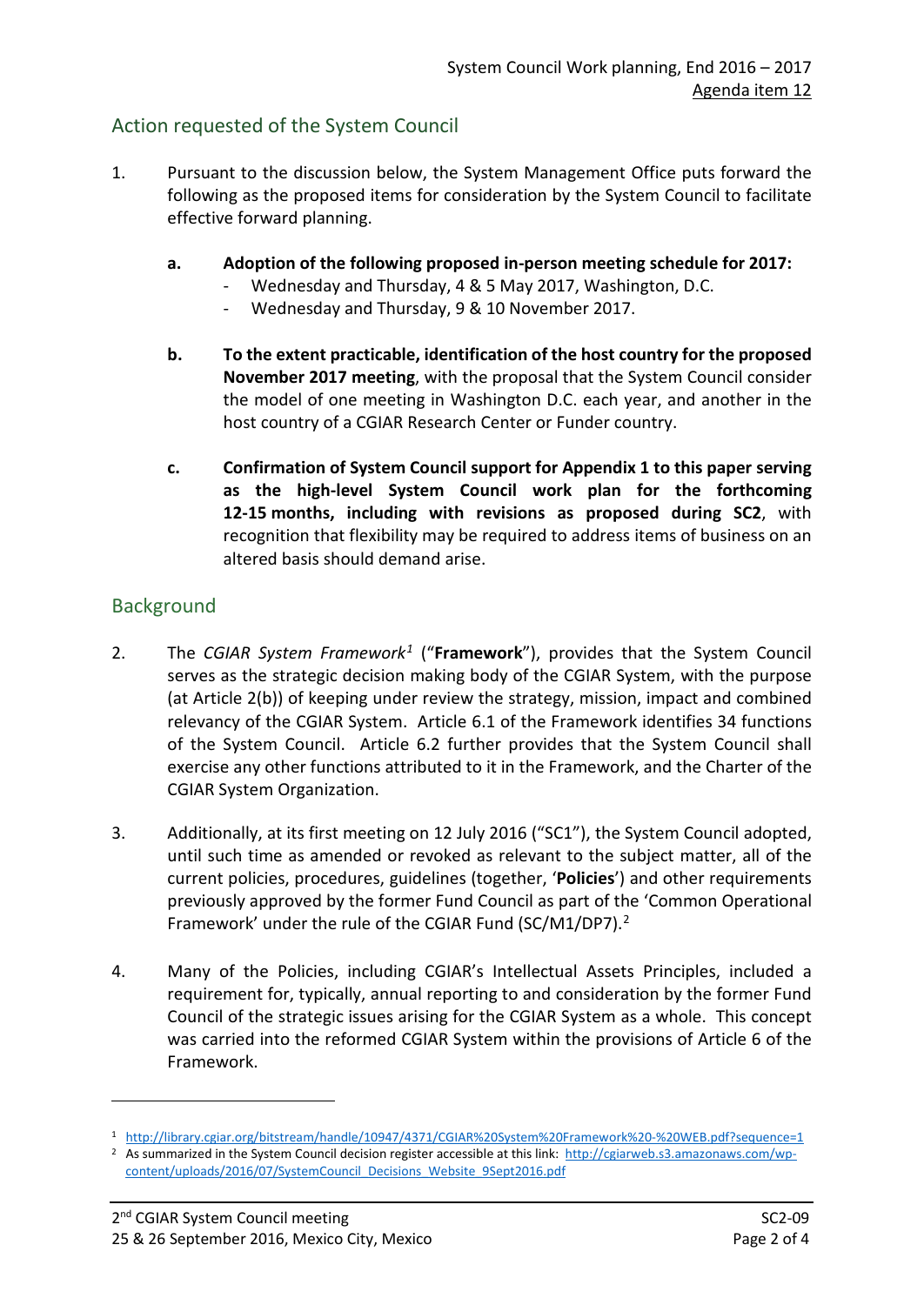## Purpose of Appendix 1

- 5. Through the various headings and content set out in Appendix 1, the System Management Office has sought to map, for the forthcoming 12 to 15 months only, those matters that on information presently known, appear important for the System Council to address within the stated timetable. Inevitably, a number of the items are standard operating business items, and whenever possible, these are proposed to addressed on an intersessional basis, typically through a consultation phase and then decision making on a no-objection basis.
- 6. However, Appendix 1 also includes strategic topics that are proposed to be dealt with intersessionally. For example, progressing the Terms of Reference for the System Council's Independent Science and Partnership Council, and the Independent Evaluation Arrangement because of the importance of moving these topics forward well in advance of the suggested next System Council in-person meeting in May 2017. These topics are thus proposed to be dealt with on an intersessional basis through a detailed consultation phase, including scheduled calls with System Council members, and potentially through ad-hoc System Council virtual calls. Such details would be set out in the relevant paper that is presented to the System Council at the relevant time.
- 7. As introduced earlier in this paper, Appendix 1 is not presented as an exhaustive list of all matters that the System Council may be expected to consider in the forthcoming 12 – 15 months. Naturally, not all of the System Council's 34 stated functions should be considered in the same year (or same three years in many cases). Additionally, annual reporting practices such as the provision to the Funders of the Audited Financial Statements of CGIAR Research Centers, are not identified in Appendix 1. This does not speak to the importance of such practices continuing, but recognizes that the review of these materials is not tied to a function of the System Council as set out in the Framework.
- 8. Instead, Appendix 1 seeks to identify the most pressing of the broad scope of topics/actions that the System Council may be expected take up over the coming year in view of the details of the Framework and the decisions that were taken at the  $1<sup>st</sup>$ System Council meeting  $(12 \text{ July } 2016)^3$ .
- 9. Whilst Appendix 1 schedules time at the proposed May 2017 meeting for a further discussion on the availability of financial resources to support the implementation of the Strategy and Results Framework as contemplated in Article 6.1(n) of the Framework, it is anticipated that the availability of financial resources will be at the forefront of ongoing deliberations with the System Management Board, and that the topic will come before the System Council on multiple occasions, including through working group and other modalities of engagement.

-

<span id="page-2-0"></span><sup>&</sup>lt;sup>3</sup> The rolling 'Decision Register' of the System Council is set out at this link: [http://cgiarweb.s3.amazonaws.com/wp-content/uploads/2016/07/SystemCouncil\\_Decisions\\_Website\\_9Sept2016.pdf](http://cgiarweb.s3.amazonaws.com/wp-content/uploads/2016/07/SystemCouncil_Decisions_Website_9Sept2016.pdf)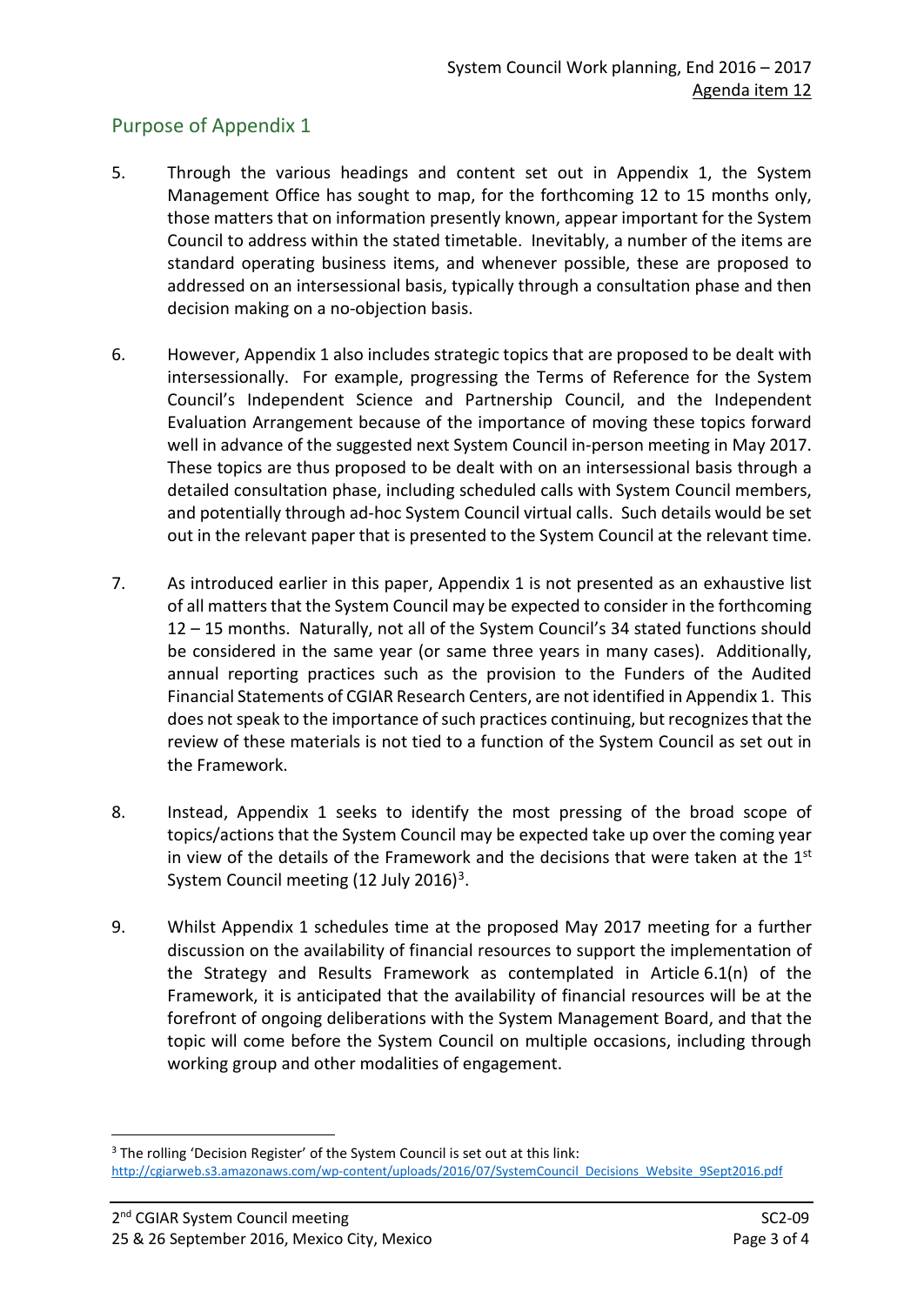10. At the suggested May 2017 System Council meeting, the System Management Office proposes that the System Council consider a more comprehensive rolling System Council calendar for the 2017 – 2022 period that is more directly tied to the five broad categories of strategic functions from Article 6.1 of the Framework, as set out immediately below, with a view to facilitating System Council delivery on its Systemwide leadership and strategic decision making role:

*Framework Article 6 – Functions of the System Council (broad categories)*

- Vision, strategic direction and advocacy
- Governance
- Partnership engagement and resource mobilization
- Financial and programmatic performance
- Evaluations and impact assessment
- 11. Beyond scheduling the 34 functions of the System Council, the planning tool to be presented at the System Council's May 2017 meeting is also proposed to incorporate topics that are important for the operations of the System Council, but which are not listed as 'functions' in Article 6.1. Such items include the timing for reconsideration of the membership of the System Council (each three years, pursuant to Article 4.1 of the Framework), and the appointment of the System Council Chair each four years.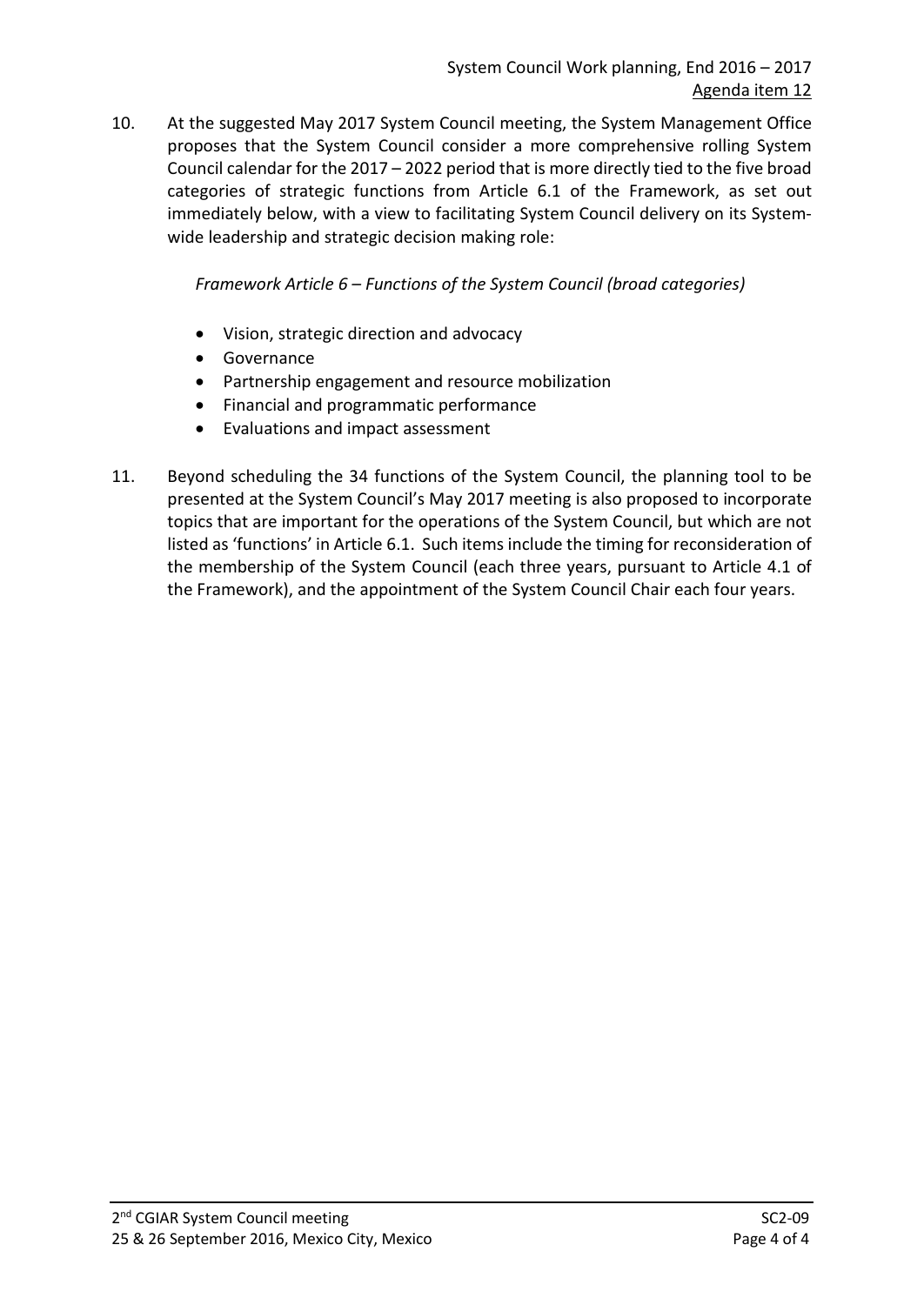Agenda Item 12 Appendix 1, Document SC2-09

| No | Topic/Function                                                                                                                                                                                                                                                                                   | Framework<br>reference                    | Formal Action/ Decision<br>due by | System Council number | Explanation                                                                                                                                                                                                                                                                                                                                    | Rationale for timing<br>(or other comment)                                                                                                                                                                                                                                                                                                              |
|----|--------------------------------------------------------------------------------------------------------------------------------------------------------------------------------------------------------------------------------------------------------------------------------------------------|-------------------------------------------|-----------------------------------|-----------------------|------------------------------------------------------------------------------------------------------------------------------------------------------------------------------------------------------------------------------------------------------------------------------------------------------------------------------------------------|---------------------------------------------------------------------------------------------------------------------------------------------------------------------------------------------------------------------------------------------------------------------------------------------------------------------------------------------------------|
|    | Adhoc Workshop, Saturday 24 September 2016, Mexico City, Mexico<br>Workshop on proposal reviews by<br>ISPC and donor-group appointed<br>reviewers ('donor reviewers') to<br>facilitate discussion and System<br>Council ('SC') familiarity with the<br>review materials from ISPC and<br>donors. | N/A                                       | 24-Sep-16                         | Pre-SC2               | Provide the details behind a potential high-level<br>categorization of the Portfolio of proposals into:<br>(a) supported by the review comments of ISPC and donor<br>to get to final contracting; and<br>(b) those that warrant devoted time during SC2 and may<br>require additional work in advance of a final decision in<br>November 2016. | Important pre-meeting that will help to inform SC2 discussions. It is<br>anticipated that the outcomes of the workshop day will be the basis of a<br>framework to guide the System Council's discussions on Sunday 25<br>reviewers, accepting that minor revisions may be required September, and its decision session planned for Monday 26 September. |
|    | 2nd System Council Meeting, 25 & 26 September 2016 (Mexico City, Mexico)                                                                                                                                                                                                                         |                                           |                                   |                       |                                                                                                                                                                                                                                                                                                                                                |                                                                                                                                                                                                                                                                                                                                                         |
|    | Review (day 1) and decisions (day 2)<br>of CRP and Platform proposals                                                                                                                                                                                                                            | Article $6.1(q)$                          | 25-Sep-16                         | SC <sub>2</sub>       | One day of SC2 used for SC to consider proposals (CRPs<br>and platforms), with decision making on the day two.                                                                                                                                                                                                                                 | Recognized that the System Council may need time to consider other<br>colleagues inputs before returning to a decision session on the second<br>'day.                                                                                                                                                                                                   |
|    | <b>Exploring available funding for</b><br>approved proposals for 2017                                                                                                                                                                                                                            | Article 6.1(o)                            | 26-Sep-16                         | SC <sub>2</sub>       | Opportunity for individual Funders to provide, to the<br>extent possible, indications of 2017 contribution<br>projections.                                                                                                                                                                                                                     | Important information that will inform the resource mobilization efforts<br>of the System Management Board.                                                                                                                                                                                                                                             |
|    | 'Strategic Areas for System Council<br>focus ('bucket list')                                                                                                                                                                                                                                     | Article 6.1(a)(iii)<br>$+$ Article 6.1(n) | 26-Sep-16                         | SC <sub>2</sub>       | Returning to items 1 and 7 from the earlier paper, as the<br>items that appeared to attract the most focus during the<br>consultation phase.                                                                                                                                                                                                   | Agreed follow up action from SC1                                                                                                                                                                                                                                                                                                                        |
|    | Consideration of the work being<br>undertaken by the System<br>Management Board's Working Group<br>on funding system entities and actions:                                                                                                                                                       | Article 6.1(t)                            | 26-Sep-16                         | SC <sub>2</sub>       | Update provided on work that is being chaired by the<br>Interim Executive Director of the System Organization.                                                                                                                                                                                                                                 | An opportunity to check-in with the System Council on overall direction, in<br>advance of further work being done in advance of SC3 meeting.                                                                                                                                                                                                            |
| 6  | Review indicative annual budgets for<br>system entities (ISPC, IEA and CGIAR<br>System Organization, including<br>support costs for SC operations,<br>¦Trustee)                                                                                                                                  | Article 6.1(u)                            | 26-Sep-16                         | SC <sub>2</sub>       | Setting out the potential overall framework for<br>preparation of a detailed budget for System Council<br>approval in November 2016                                                                                                                                                                                                            | Agreed at SC1 that high-level budgets would be presented at SC2, with<br>detailed work plans to come later in the year for review and, if required<br>from the deliberations at SC2, formal endorsement and allocation of W1<br>funding.                                                                                                                |

Purpose: This table sets out, for System Council consideration, an interim, non-exhaustive work plan for the System Council from September 2016 - December 2017.

|                                                 | Rationale for timing<br>(or other comment)                                                                                                                                                                                                                                                    |
|-------------------------------------------------|-----------------------------------------------------------------------------------------------------------------------------------------------------------------------------------------------------------------------------------------------------------------------------------------------|
| and donor<br>e required<br>and may<br>cision in | Important pre-meeting that will help to inform SC2 discussions. It is<br>anticipated that the outcomes of the workshop day will be the basis of a<br>framework to guide the System Council's discussions on Sunday 25<br>September, and its decision session planned for Monday 26 September. |
|                                                 |                                                                                                                                                                                                                                                                                               |
| ls (CRPs<br>y two.                              | Recognized that the System Council may need time to consider other<br>colleagues inputs before returning to a decision session on the second<br>day.                                                                                                                                          |
| o the<br>n                                      | Important information that will inform the resource mobilization efforts<br>of the System Management Board.                                                                                                                                                                                   |
| er, as the<br>uring the                         | Agreed follow up action from SC1.                                                                                                                                                                                                                                                             |
| oy the<br>ization.                              | An opportunity to check-in with the System Council on overall direction, in<br>advance of further work being done in advance of SC3 meeting.                                                                                                                                                  |
| uncil                                           | Agreed at SC1 that high-level budgets would be presented at SC2, with<br>detailed work plans to come later in the year for review and, if required<br>from the deliberations at SC2, formal endorsement and allocation of W1<br>funding.                                                      |

# DRAFT - System Council Interim Work Plan, September 2016 - December 2017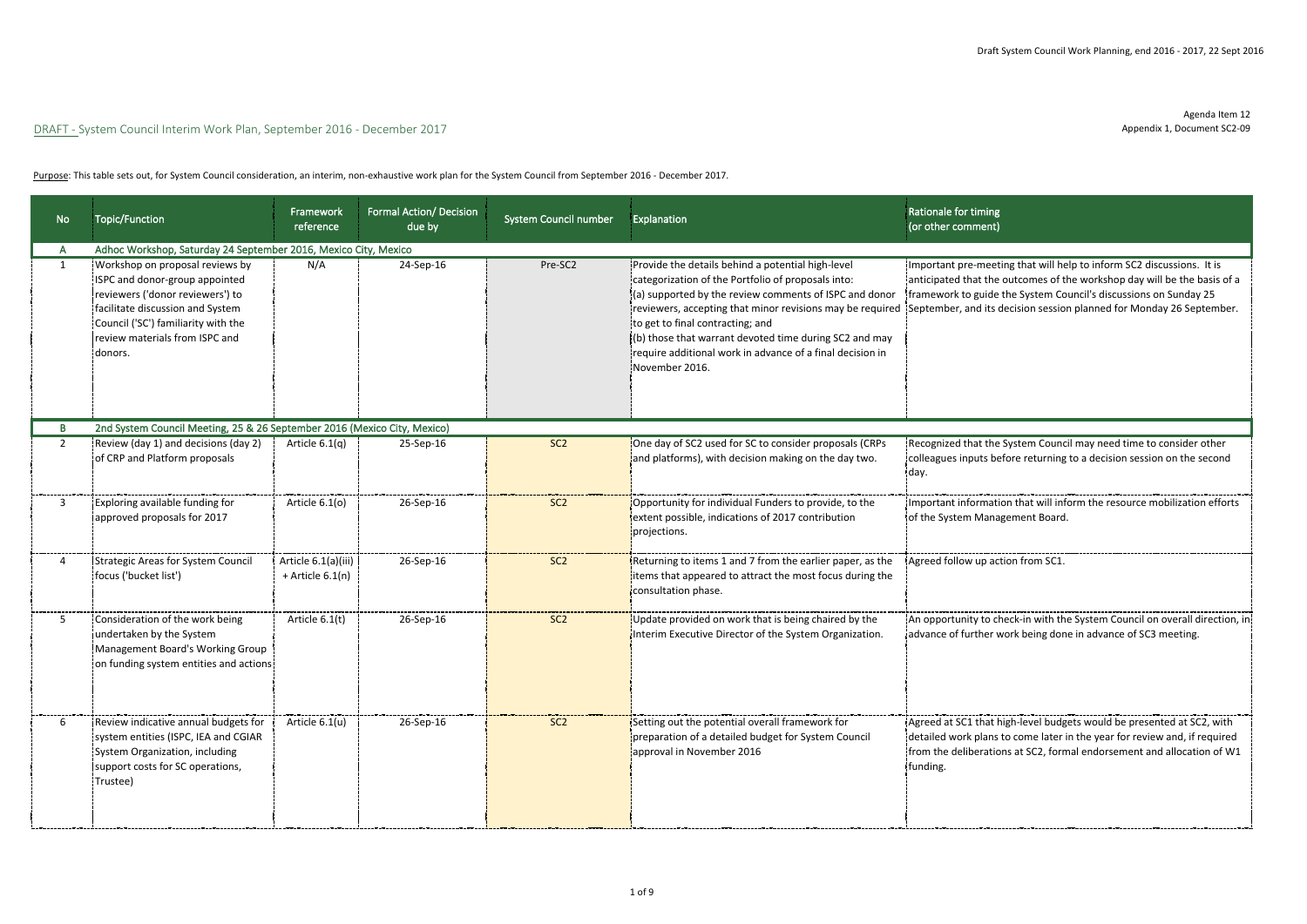| No | Topic/Function                                                                                                                                                           | <b>Framework</b><br>reference | <b>Formal Action/ Decision</b><br>due by | <b>System Council number</b> | Explanation                                                                                                                                                                                                                                                                       | Rationale for timing<br>(or other comment)                                                                                                                                                                                                                                                                                                                                                     |
|----|--------------------------------------------------------------------------------------------------------------------------------------------------------------------------|-------------------------------|------------------------------------------|------------------------------|-----------------------------------------------------------------------------------------------------------------------------------------------------------------------------------------------------------------------------------------------------------------------------------|------------------------------------------------------------------------------------------------------------------------------------------------------------------------------------------------------------------------------------------------------------------------------------------------------------------------------------------------------------------------------------------------|
|    | 2nd System Council Meeting, 25 & 26 September 2016 continued                                                                                                             |                               |                                          |                              |                                                                                                                                                                                                                                                                                   |                                                                                                                                                                                                                                                                                                                                                                                                |
|    | Consider critical path to ensuring the<br>necessary agreements are in place for<br>the establishment, operation of, and<br>disbursement from the new CGIAR<br>Trust Fund | Linked to Article<br>6.1(q)   | 26-Sep-16                                | SC <sub>2</sub>              | SC would endorse the final agreements                                                                                                                                                                                                                                             | From May 2016 transition meetings, it was agreed that the lt is important to have agreed before mid-November, to facilitate any<br>early 2017 contributions into the new CGIAR Trust Fund. This agenda<br> item will not focus on the text of the agreements, but seek to ensure that<br>Funders are working with their respective legal teams to support final SC<br>approval out of session. |
| 8  | System Council Rules of Procedure                                                                                                                                        | Article 7.1                   | 26-Sep-16                                | SC <sub>2</sub>              | Adopting operating procedures of the SC that have been<br>under consultation since SC1                                                                                                                                                                                            | Paper tabled at SC1 proposed that the Rules would be presented for<br>approval at SC2 after two rounds of consultation (which have been<br>completed).                                                                                                                                                                                                                                         |
| 9  | IEA Matters - Interim renewal of the<br>term of the Head of the IEA.                                                                                                     | Article $6.1(g)$              | 26-Sep-16                                | SC <sub>2</sub>              | IEA Head appointed for a 4 year term, which may be<br>renewed for up to an initial 4 years (set out in the CGIAR<br>Policy on Independent Evaluation)                                                                                                                             | This is proposed as measure to ensure continuation of service of the IEA<br>Head whilst the TOR for the IEA is considered and developed by the SC<br>taking into account the inputs of the System Management Board.                                                                                                                                                                            |
|    | Out of session decisions and input requests between 1 October and 15 November 2016                                                                                       |                               |                                          |                              |                                                                                                                                                                                                                                                                                   |                                                                                                                                                                                                                                                                                                                                                                                                |
| 10 | <b>Endorse Contribution Agreement;</b><br>Funding Agreement; Trustee<br>Agreement                                                                                        | Linked to Article<br>6.1(q)   | 09-Nov-16                                | Out of session               | Will be presented to the System Council on 25 October<br>2016 for approval on a no-objection basis, taking into<br>account any inputs received by the Legal Working Group<br>according to the consultation process set out in meeting<br>document SC2-06 (Agenda Item 9 of SC2)   | Work is continuing through the respective legal working groups, and the<br>material will not be ready by SC2. However, it is important to have<br>agreed before end November, to facilitate any early 2017 contributions<br>into the new CGIAR Trust Fund.                                                                                                                                     |
| 11 | Approve meeting record SC2                                                                                                                                               | Article 7.7                   | 09-Nov-16                                | Out of session               | No objection approval process to ensure accessibility of<br>the 'Meeting Summary' as soon as is practicable.                                                                                                                                                                      |                                                                                                                                                                                                                                                                                                                                                                                                |
| 12 | Membership of the System Council's<br>Intellectual Property Group                                                                                                        | Article 8.1                   | 09-Nov-16                                | Out of session               | The IA Principles include, at Annex 1, the Terms of<br>Reference for the System Council IP Group (formerly, the<br>FC IP Group). Article 3 of the TOR notes that IP Group<br>members serve for two year terms, and may be re-<br>appointed on the decision of the System Council. | Two of the IP Group members were appointed on 6 March 2013 (with the )<br>two year renewal date having passed, but a decision to reappoint not<br>appearing to have been taken); and one member was appointed with<br>effect from 1 May 2015. It is appropriate that the System Council ratify<br>the membership of the now named System Council IP Group, and confirm  <br>terms.             |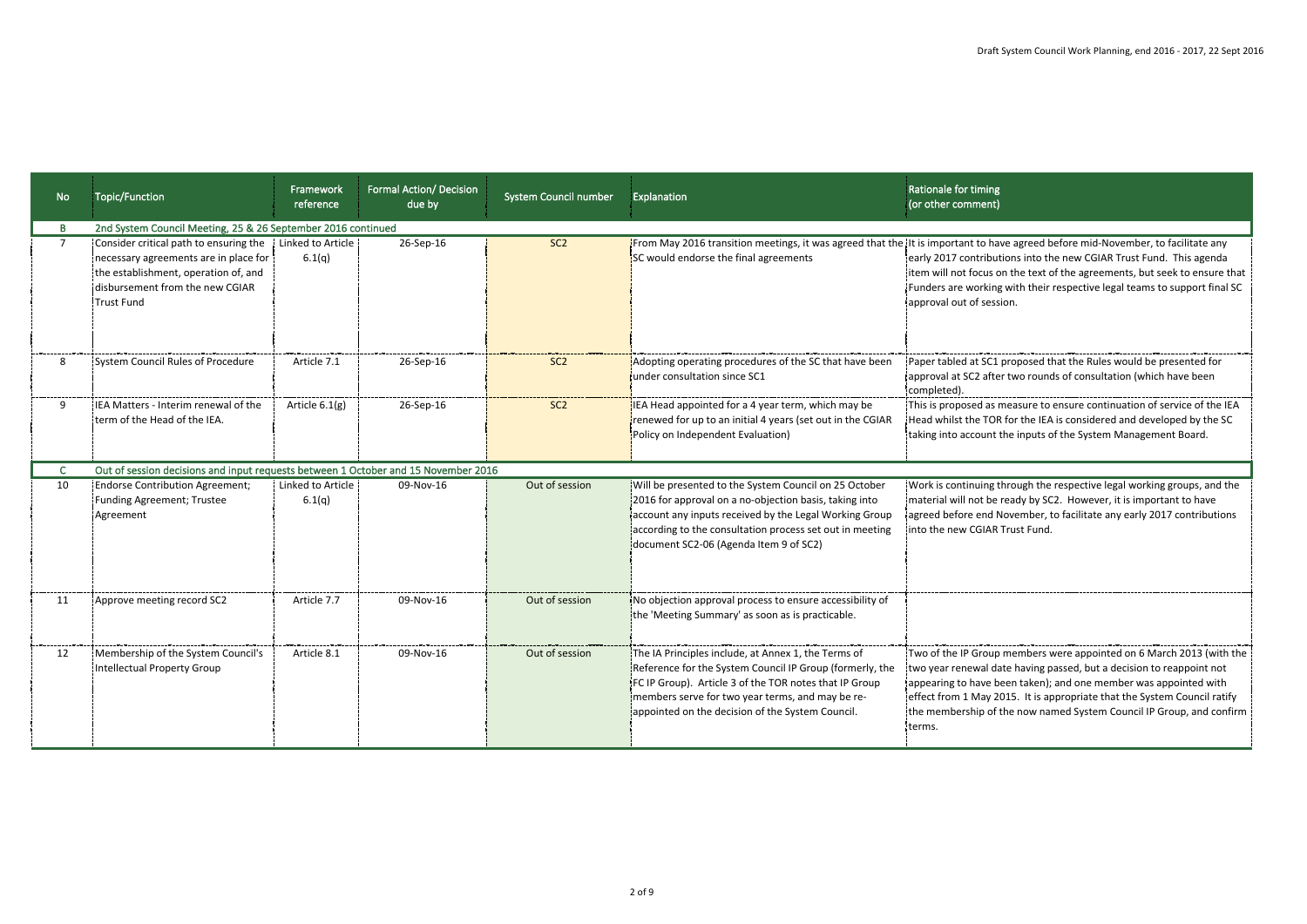| <b>No</b> | <b>Topic/Function</b>                                                                                                                                                   | Framework<br>reference             | <b>Formal Action/ Decision</b><br>due by | System Council number      | Explanation                                                                                                                                                                                                                                                                                                                                                                                                     | Rationale for timing<br>(or other comment)                                                                                                                                                                                                                                                                                                                                                                                                                                                                                                                                         |
|-----------|-------------------------------------------------------------------------------------------------------------------------------------------------------------------------|------------------------------------|------------------------------------------|----------------------------|-----------------------------------------------------------------------------------------------------------------------------------------------------------------------------------------------------------------------------------------------------------------------------------------------------------------------------------------------------------------------------------------------------------------|------------------------------------------------------------------------------------------------------------------------------------------------------------------------------------------------------------------------------------------------------------------------------------------------------------------------------------------------------------------------------------------------------------------------------------------------------------------------------------------------------------------------------------------------------------------------------------|
| D         | 3rd System Council meeting, Wednesday 16 November 2016, Virtual                                                                                                         |                                    |                                          |                            |                                                                                                                                                                                                                                                                                                                                                                                                                 |                                                                                                                                                                                                                                                                                                                                                                                                                                                                                                                                                                                    |
| 13        | Final approval of 2017 - 2022 Portfolio:<br>and indicative budgets for CRPs and<br>Platforms, including approval of the<br>allocation of year 1 Unrestricted<br>Funding | Article $6.1(q)$<br>Article 6.1(s) | 16-Nov-16                                | SC <sub>3</sub><br>Virtual | by the SC + funding decisions on W1 & 2 if not already<br>made during SC2 based upon the recommendation of the<br>System Management Board                                                                                                                                                                                                                                                                       | Final approval of the Portfolio elements that are supported:Sufficient time after Mexico meetings to enable further revisions, but also<br>earlier than December timing discussed in May 2016 at the final Fund<br>Council meeting, so as to facilitate contracting before year end.                                                                                                                                                                                                                                                                                               |
| 14        | Approve an integrated framework for<br>a performance management system<br>for CGIAR Research                                                                            | Article $6.1(v)$                   | 16-Nov-16                                | SC <sub>3</sub><br>Virtual | Tied to the System Council's final approval of the 2017-<br>2022 Portfolio (including caveats or milestones as may be<br>required), provide input into the System Organization's<br>elaboration of a 2017 proposed framework for 2017<br>performance metrics as an interim step towards a holistic<br>integrated framework for a performance management<br>system for CGIAR Research.                           | The System Organization, through a working group structure, is<br>collaborating with a number of stakeholders to put in place a first interim<br>framework, recognizing that considerable work will be required over the<br>12017 calendar year to have - by end 2017 - a robust integrated<br>performance management system upon which to measure CGIAR<br>Research outputs, outcomes and impacts.                                                                                                                                                                                |
| 15        | Approve the means by which the<br>administrative costs of the CGIAR<br>System can be financed                                                                           | Article 6.1(t)<br>(part only)      | 16-Nov-16                                | SC <sub>3</sub><br>Virtual | The Framework provides for the System Management<br>Board to present a proposal for this element (and as<br>proposed for May 2017), the process to approve multiyear<br>consolidated business plans and budget projections for<br>system costs. The Framework provides that this proposal<br>should consider the collective responsibility of the System<br>Council and the System Organization for such costs. | The System Management Board ('Board') has formed a working group on<br>funding system actions and entities, with a mandate to present to the<br>Board a proposal for the means by which identified "System" actions and<br>entities can be funded, An interim report on the work being undertaken<br>will be provided at SC2. It is recognized that the System Council will need<br>to have approved this element in advance before considering the 2017<br>budgets (with multiyear planning proposed to be introduced during the<br>[2017 operational year for 2018 application]. |
|           | Approve 2017 Work Plans and<br>budgets for system entities (ISPC, IEA<br>and CGIAR System Organization,<br>including support costs for SC<br>operations, Trustee)       | Article 6.1(u)                     | 16-Nov-16                                | SC <sub>3</sub><br>Virtual | Will build on the high-level inputs provided during SC2,<br>and be discussed by the System Management Board<br>before coming to the System Council.                                                                                                                                                                                                                                                             | Agreed at SC1 that high-level budgets would be presented at SC2, with<br>detailed work plans to come later in the year for review and, if required<br>Ifrom the deliberations at SC2, formal endorsement and allocation of W1<br>funding.<br>* It is recognized that there is an action for the System Council to approve,<br>pursuant to Article 6.1 (t), a process for the preparation and approval of<br>multiyear consolidated business plans for the administrative costs of the<br>System. This work will be undertaken in 2017, for application from 2018<br>onwards.       |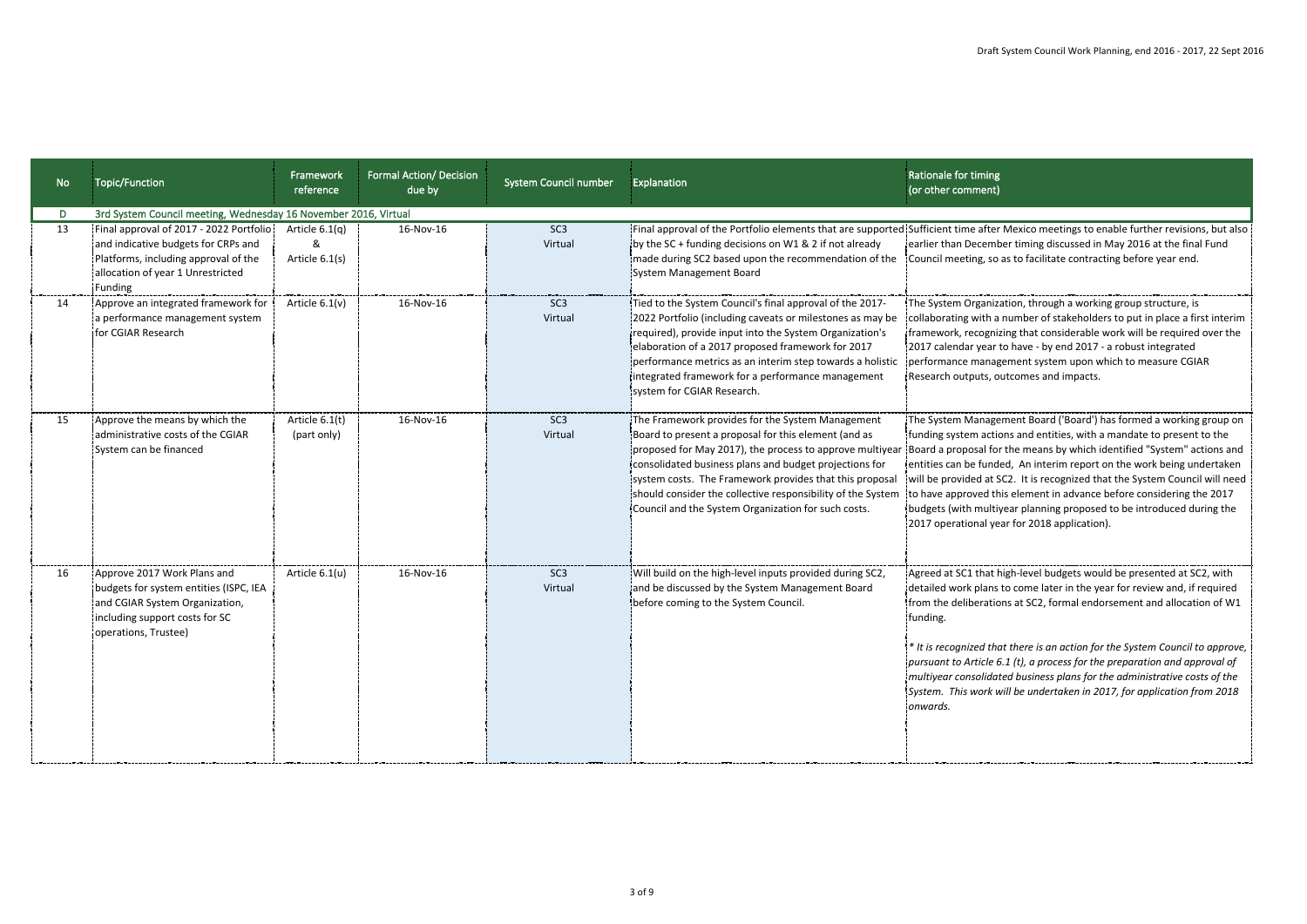| <b>No</b> | <b>Topic/Function</b>                                                                                                                                                                                                                                                                        | Framework<br>reference                 | <b>Formal Action/ Decision</b><br>due by | <b>System Council number</b> | Explanation                                                                                                                                                                                                                                                                                                                                                                                                                                                                                                                                                                              | Rationale for timing<br>(or other comment)                                                                                                                                                                                                                                                                                                                                                                                                                                                                                                                                                                                                                                                              |
|-----------|----------------------------------------------------------------------------------------------------------------------------------------------------------------------------------------------------------------------------------------------------------------------------------------------|----------------------------------------|------------------------------------------|------------------------------|------------------------------------------------------------------------------------------------------------------------------------------------------------------------------------------------------------------------------------------------------------------------------------------------------------------------------------------------------------------------------------------------------------------------------------------------------------------------------------------------------------------------------------------------------------------------------------------|---------------------------------------------------------------------------------------------------------------------------------------------------------------------------------------------------------------------------------------------------------------------------------------------------------------------------------------------------------------------------------------------------------------------------------------------------------------------------------------------------------------------------------------------------------------------------------------------------------------------------------------------------------------------------------------------------------|
| D<br>17   | 3rd System Council meeting, 16 November continued<br>Review, and provide feedback to the<br>System Management Board, on the<br>2015 Intellectual Assets Report,<br>reporting on compliance with the<br><b>CGIAR Principles on the Management</b><br>of Intellectual Assets ("IA Principles") | Article 6.1(k)<br>&<br>Article 6.1(aa) | 16-Nov-16                                | SC <sub>3</sub><br>Virtual   | The Fund Council's IP Group reviewed, prior to the System<br>transition, the 2015 CGIAR Intellectual Assets Report, and<br>at Chapter 8 of that Report, presents its findings. The<br>System Council's 12 July 2016 (SC/M1/DP7) adoption of<br>existing policies, procedures and guidelines formerly<br>approved by the Fund Council included adoption IA<br>Principles, and thus the System Council is the forum for the to provide feedback to the System Management Board.<br>former IP Group's report to be tabled.                                                                  | Whilst, typically, reporting under the IA Principles is required by May of<br>the following year, the 2016 mid-year transition deliberations impacted<br>on the timing of presentation of the final 2015 IA Report to the former<br>Fund Council. With the SC2 meeting being largely focused on the<br>proposed new portfolio, November 2016 presents an important<br>opportunity to have the 2015 report reviewed, and for the System Council                                                                                                                                                                                                                                                          |
| 18        | Consider strategic approach to System<br>Council Standing Committee<br><b>formulation</b>                                                                                                                                                                                                    | Article 8.2                            | 16-Nov-16                                | SC <sub>3</sub><br>Virtual   | The Framework provides for two standing committees:<br>(a) Audit and Risk Committee - with a majority of external<br>independent members; and<br>(b) Strategic Impact, Monitoring & Evaluation Committee.<br>It is proposed that this item set out a proposed overall<br>approach and timetable for developing the Terms of<br>Reference (TOR) for the two committees, and a process for<br>searching for and appointing the external independent<br>members for the System Council's Audit and Risk<br>Committee. The paper will put forward a suggested test<br>for independence also. | Suggested that it is premature to develop TOR and constitute these<br>committees without first considering the System Management Board's<br>work on a holistic system-wide risk management framework (under<br>development), and the related topic of the scope and means to fill an<br>internal audit function for the System. That work on a holistic approach<br>to risk management will help ensure that the focus of the System<br>Council's committees sits at the strategic level, and the similarly named<br>(but differently mandated) System Management Board committees<br>undertake more of the day to day oversight of the key areas that fall<br>under the respective committee mandates. |
| 19        | Out of session decisions between 1 December 2016 & 30 April 2017<br><b>CGIAR Policies</b>                                                                                                                                                                                                    | Article 6.1(k)                         | 31-Jan-17                                | Out of session               | System Council, on the recommendation of the System<br>Management Board, to identify which of the existing<br>policies, procedures and guidelines, are "CGIAR Policies",<br>that are strategic, system-wide policies that are critical to<br>maintaining the reputation of the CGIAR System. This<br>categorization is relevant to then knowing whether<br>reporting against and/or amendment of a policy,<br>procedure or guideline is under the mandate of the System information call if helpful to System Council members.<br>Council or the System Management Board.                | The System Management Board will consider an appropriate<br>categorization of policies, procedures and guidelines, taking into account<br>the criterion of whether such policies, procedures or guidelines are critical!<br>to maintaining the reputation of the CGIAR System. The System<br>Management Board's work will be undertaken intersessionally, and thus it<br>is suggested that this would come to the System Council for<br>input/endorsement electronically, facilitated through an ad-hoc                                                                                                                                                                                                 |
| 20        | Terms of reference for CGIAR's ISPC                                                                                                                                                                                                                                                          | Article 6.1(e)                         | 28-Feb-17                                | Out of session               | Acknowledged by the System Council at SC1 (July 2016)<br>that it was important to restate the role of the ISPC, taking Ifrom its ISPC for decision making on funding proposals<br>into account past history, the revised CGIAR governance<br>arrangements, and ensuring clarity about advisory nature<br>of the ISPC's role to the System Council, but then also<br>clarifying the information sharing/broader system-wide<br>engagement role with other stakeholders.                                                                                                                   | 1. Permits SC to reflect on SC2 discussions on what is required by the SC<br>2. Facilitates SC agreement on TOR prior to considering ISPC Chair<br>appointment (required in Q2 2017 due to current timing of term of ISPC<br>Chair).                                                                                                                                                                                                                                                                                                                                                                                                                                                                    |
| 21        | Selection criteria for ISPC members<br>and Chair<br>Out of session decisions between 1 December 2016 & 30 April 2017 continued                                                                                                                                                               | Article 6.1(f)                         | 28-Feb-17                                | Out of session               | Ensuring that the basis for identification of future ISPC<br>members is directly linked to revised ISPC mandate                                                                                                                                                                                                                                                                                                                                                                                                                                                                          | As a package, SC to agree on new TOR for ISPC and the criteria for<br>selection of new members. Will facilitate the appointment in May of new<br>ISPC Chair.                                                                                                                                                                                                                                                                                                                                                                                                                                                                                                                                            |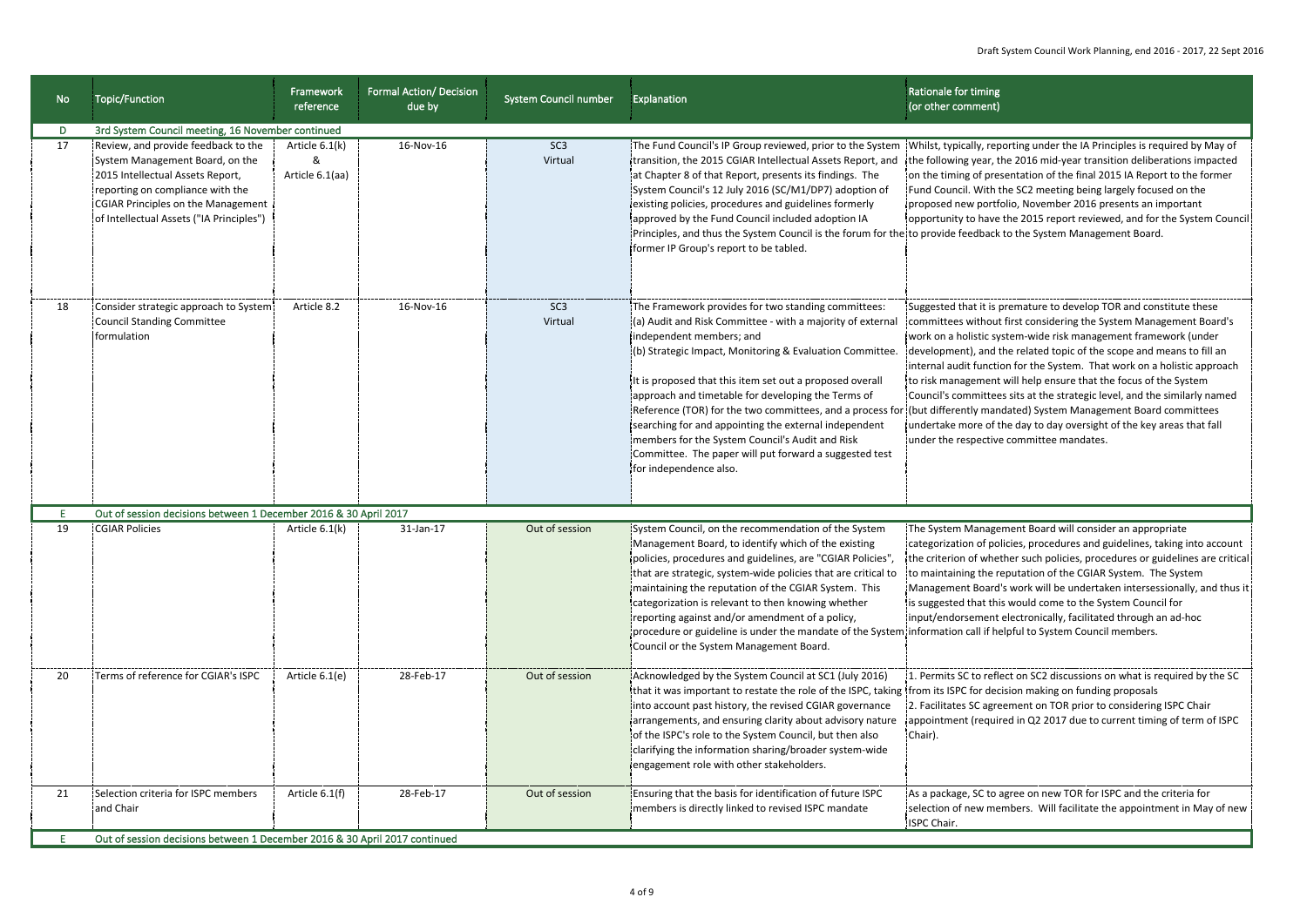| No | Topic/Function                                                                                                                                                                                                                          | Framework<br>reference | <b>Formal Action/ Decision</b><br>due by | <b>System Council number</b> | Explanation                                                                                                                                                                                                                                                               | Rationale for timing<br>(or other comment)                                                                                                                                                                                                                                                                                                                                                                               |
|----|-----------------------------------------------------------------------------------------------------------------------------------------------------------------------------------------------------------------------------------------|------------------------|------------------------------------------|------------------------------|---------------------------------------------------------------------------------------------------------------------------------------------------------------------------------------------------------------------------------------------------------------------------|--------------------------------------------------------------------------------------------------------------------------------------------------------------------------------------------------------------------------------------------------------------------------------------------------------------------------------------------------------------------------------------------------------------------------|
| 22 | :Terms of Reference for CGIAR's IEA                                                                                                                                                                                                     | Article 6.1(e)         | 28-Feb-17                                | Out of session               | At SC1 (July 2016), the System Council also confirmed it<br>would put in place Terms of Reference for the IEA. This<br>would need to draw on the CGIAR Policy for Independent<br>Evaluation, which includes a description of the mandate of jundertaken.<br>the IEA Head. | As for ISPC, permits SC to reflect on the information available for<br>consideration of new Portfolio, before determining overarching role of<br>i. IEA. Work plan for 2017 need not be delayed whilst this work is being                                                                                                                                                                                                |
| 23 | Approve terms of reference for the<br>SC's two standing committees:<br>(a) Audit and Risk Committee (with a<br>imajority of independent members);<br><b>land</b><br>(b) Strategic Impact, Monitoring and<br><b>Evaluation Committee</b> | Article 8.3            | 28-Feb-17                                | Out of session               | Committees are mandated by Article 8.2 of the CGIAR<br>System Framework                                                                                                                                                                                                   | Proposal is that these Charters are developed after an initial conversation<br>at SC3 (Virtual) on the key elements that they would expect to fall within<br>the mandate of the respective committees, and the manner that the<br>System Council would prefer for formation of these strategic guidance<br>committees (with the System Management Board having similarly named,<br>but differently mandated committees). |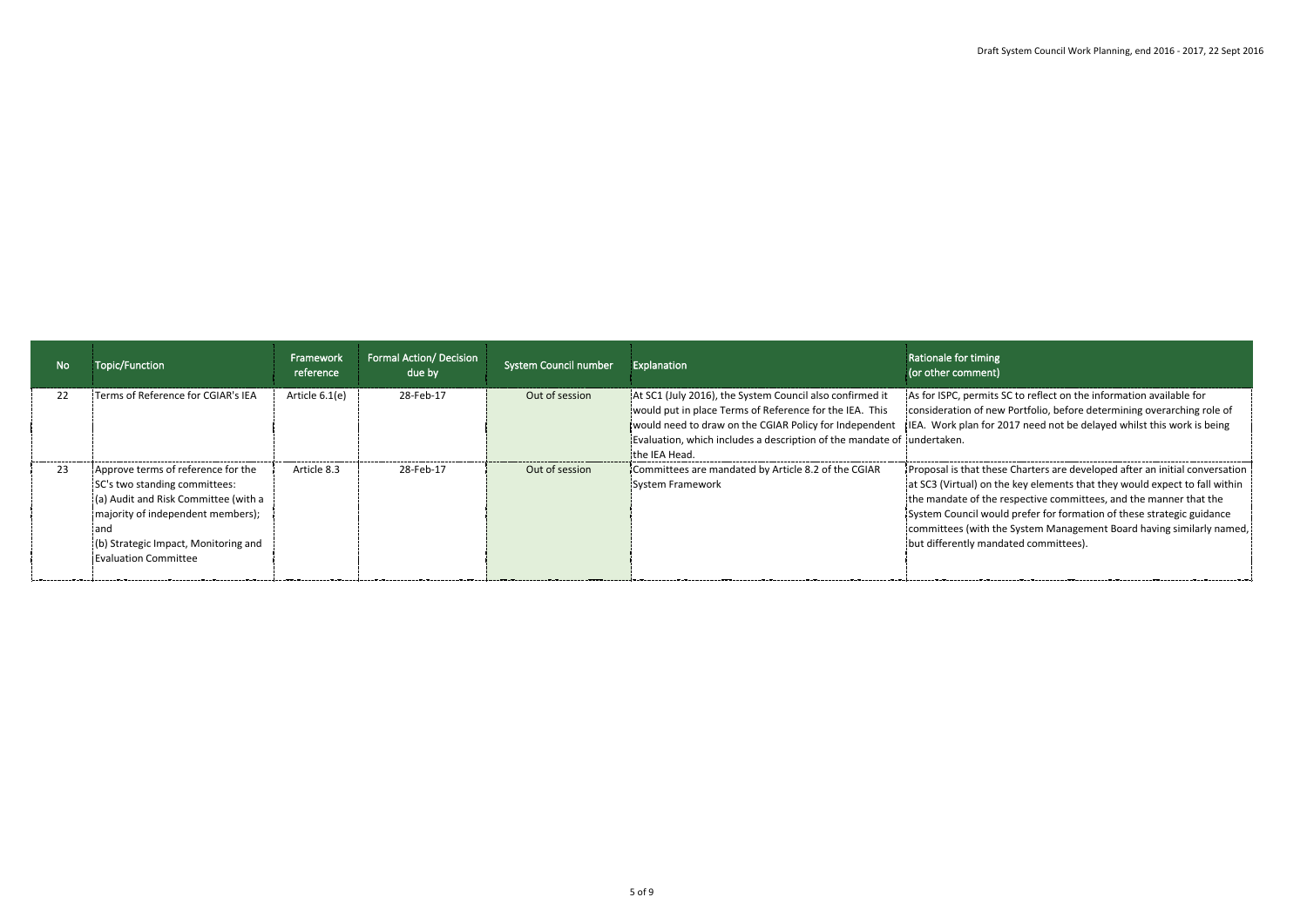| No  | Topic/Function                                                                                                                          | Framework<br>reference | <b>Formal Action/ Decision</b><br>due by | <b>System Council number</b> | Explanation                                                                                                                                                                                                                                                                                                                                                                                                                                                                                                | Rationale for timing<br>(or other comment)                                                                                                                                                                                                                                                                                                                                                                                                                                                                                                                                                                                                                                                                 |
|-----|-----------------------------------------------------------------------------------------------------------------------------------------|------------------------|------------------------------------------|------------------------------|------------------------------------------------------------------------------------------------------------------------------------------------------------------------------------------------------------------------------------------------------------------------------------------------------------------------------------------------------------------------------------------------------------------------------------------------------------------------------------------------------------|------------------------------------------------------------------------------------------------------------------------------------------------------------------------------------------------------------------------------------------------------------------------------------------------------------------------------------------------------------------------------------------------------------------------------------------------------------------------------------------------------------------------------------------------------------------------------------------------------------------------------------------------------------------------------------------------------------|
|     | 4th System Council meeting, TBC Wednesday 4 & Thursday 5 May 2017 (Washington D.C.)                                                     |                        |                                          |                              |                                                                                                                                                                                                                                                                                                                                                                                                                                                                                                            |                                                                                                                                                                                                                                                                                                                                                                                                                                                                                                                                                                                                                                                                                                            |
| 24  | Suggested workshop on day prior to<br>start of SC4                                                                                      | Various                | 03-May-17                                | Pre-SC4                      | Proposed that the workshop consider:<br>(a) impact pathways, and prioritization<br>(b) ongoing development of the comprehensive system-<br>wide integrated framework for performance management,<br>Framework Article 6.1(v) building on SC2 early discussions<br>and ongoing consultation:<br>(c) progress against the CGIAR System's gender strategy,<br>building on the IEA's thematic evaluation titled<br>"Evaluation of Gender in Research and in CGIAR workplace, and<br>Research and the workplace | Variously, these key items will have been considerably progressed<br>between the System Council's September 2016 in-person meeting, and<br>May 2017. Each is a strategic matter that is expected to inform final<br>decisions taken by the System Council, on the recommendation of the<br>System Management Board in regard to the following items, which in turn<br>shape how the 2017 - 2022 Portfolio will evolve over time.<br>(i) a comprehensive risk management framework,<br>(ii) the integrated performance management system for CGIAR Research;<br>and a 2016 annual report on gender and diversity in CGIAR (iii) a review of CGIAR's Gender Strategy approved by the former Fund<br>Council. |
| 25  | Strategic session: Revisiting "Bucket<br>1": Responding to new challenges and<br>developing new solutions for CGIAR to<br>bring to bear | Article 6.1.(a)i.      | 05-May-17                                | SC <sub>4</sub>              | At SC1 (July 2016) the System Council identified 7 strategic Follow on from SC2<br>areas for focus, with intersessional inputs identifying<br>"bucket 1" as being an area that Council members believed<br>was deserving of considerable attention                                                                                                                                                                                                                                                         |                                                                                                                                                                                                                                                                                                                                                                                                                                                                                                                                                                                                                                                                                                            |
| -26 | Strategic session: maximizing<br>available resources "Bucket 7'                                                                         | Article 6.1(n)         | 05-May-17                                | SC <sub>4</sub>              | Based on the 1 July 2016 operative Framework and<br>Charter, resource mobilization efforts rest with the System<br>Management Board. However, the System Council<br>remains an important strategic forum for efforts to secure<br>predictable sustainable financing for the CGIAR System and<br>its planned impacts.                                                                                                                                                                                       | Follow on from SC2                                                                                                                                                                                                                                                                                                                                                                                                                                                                                                                                                                                                                                                                                         |
| 27  | <b>ISPC</b> matters                                                                                                                     | Article 6.1(f)         | 05-May-17                                | SC <sub>4</sub>              | Current term of the ISPC Chair ends on 31 July 2017.                                                                                                                                                                                                                                                                                                                                                                                                                                                       | Important for the System Council to take a decision on renewal at SC4.                                                                                                                                                                                                                                                                                                                                                                                                                                                                                                                                                                                                                                     |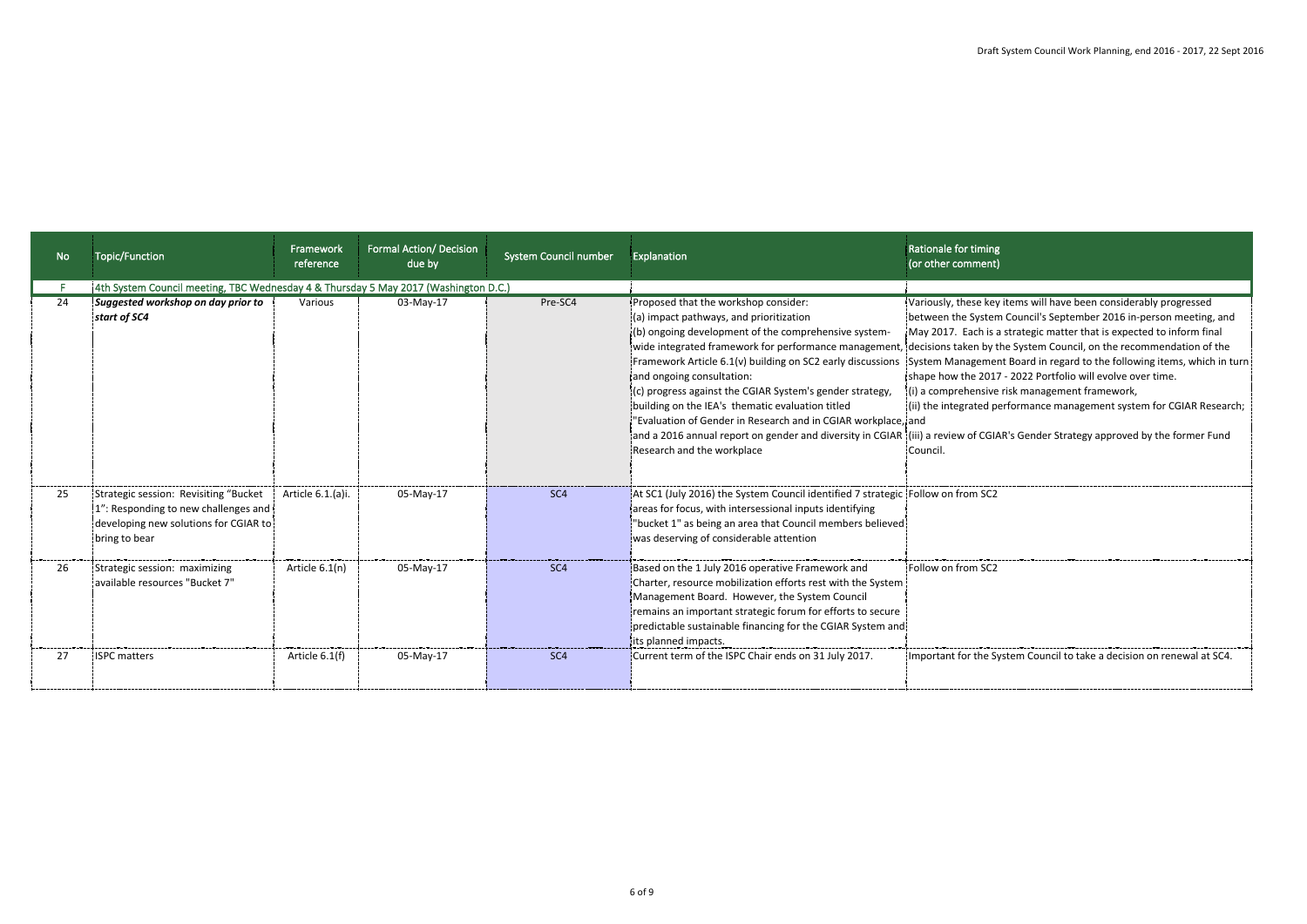| No | <b>Topic/Function</b>                                                                                                                                                                           | Framework<br>reference                 | Formal Action/ Decision<br>due by | <b>System Council number</b> | Explanation                                                                                                                                                                                                                                                                     | Rationale for timing<br>(or other comment)                                                                                                                                                                                                                                                                                                                                                                                                         |
|----|-------------------------------------------------------------------------------------------------------------------------------------------------------------------------------------------------|----------------------------------------|-----------------------------------|------------------------------|---------------------------------------------------------------------------------------------------------------------------------------------------------------------------------------------------------------------------------------------------------------------------------|----------------------------------------------------------------------------------------------------------------------------------------------------------------------------------------------------------------------------------------------------------------------------------------------------------------------------------------------------------------------------------------------------------------------------------------------------|
|    | 4th System Council meeting, TBC Wednesday 4 & Thursday 5 May 2017, continued                                                                                                                    |                                        |                                   |                              |                                                                                                                                                                                                                                                                                 |                                                                                                                                                                                                                                                                                                                                                                                                                                                    |
| 28 | Appoint members of the System<br>Council's two standing committees                                                                                                                              | Article 8.3                            | 05-May-17                         | SC <sub>4</sub>              | Audit and Risk Committee + Strategic Impact, Monitoring<br>and Evaluation Committee are prescribed as standing<br>committees of the System Council                                                                                                                              | This will follow after the SC's approval of the Charter for the two Standing<br>Committees, as both committees will benefit from external independent<br>members (ARC is required to have external independent members from<br>the Framework).                                                                                                                                                                                                     |
| 29 | Approve the risk management<br>framework of the CGIAR System                                                                                                                                    | 6.1(1)                                 | 05-May-17                         | SC <sub>4</sub>              | The work on this is led by the System Management Board<br>pursuant to comparable provisions in the Charter.                                                                                                                                                                     | The System Management Board's Audit and Risk Committee is overseeing<br>development of a comprehensive risk management proposal, and<br>thereafter the proposed process for fulfilling the Internal Audit Function<br>based on identified system-wide prioritized risks. It is anticipated that the<br>Risk Management Framework will have been well consulted at this time<br>(including with the System Council), and ready for formal approval. |
| 30 | Provide input into the terms of<br>reference and process for fulfilling the<br>Internal Audit Function of the CGIAR<br>System                                                                   | Article 6.1(h)                         | 05-May-17                         | SC <sub>4</sub>              | Responsibility rests on the System Management Board to<br>approve the TOR and process for fulfilling the Internal<br>Audit Function (Charter, Article 8.1(i).                                                                                                                   | Related to the item immediately above, it is anticipated that this work will<br>be in an advanced stage, and ready for formal System Council input.                                                                                                                                                                                                                                                                                                |
| 31 | Review and approve a process for the<br>preparation and approval of<br>multiyear, consolidated business plans!<br>and budget projections for the<br>administrative costs of the CGIAR<br>System | Article 6.1(t)<br>(part only)          | 05-May-17                         | SC <sub>4</sub>              | As set out in the Framework, this proposal will come to the At SC3, the System Council will be asked to<br>System Council from the System Management Board,<br>which in turn has formed a working group to consider how<br>system-wide administrative costs ought be finalized. |                                                                                                                                                                                                                                                                                                                                                                                                                                                    |
| 32 | Strategic review of Policy on<br>Imanagement of Intellectual Assets                                                                                                                             | Article 6.1(k) and<br>Article $6.1(y)$ | 05-May-17                         | SC <sub>4</sub>              |                                                                                                                                                                                                                                                                                 | Existing policy set out a review mechanism each two years. Appropriate, after the approval of the new Portfolio, to consider the<br>strategic question of whether the current policy needs revision and in<br>which (if any respects) to further enhance CGIAR's capacity to deliver on<br>the SRF and its research goals.                                                                                                                         |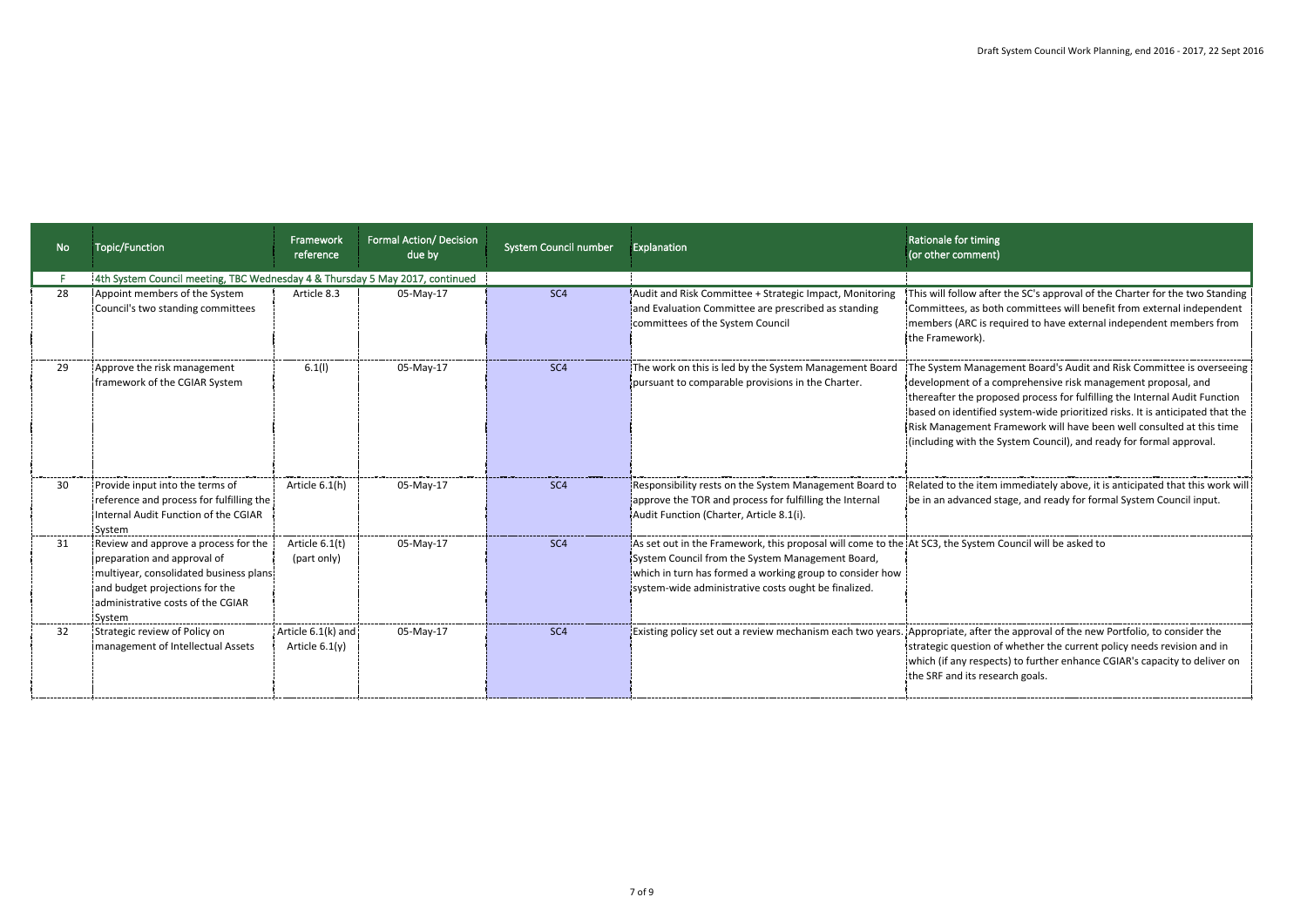| No | Topic/Function                                                                                                                                                                        | Framework<br>reference | <b>Formal Action/ Decision</b><br>due by | <b>System Council number</b> | Explanation                                                                                                                                                                                                                                                                                                                                                                                                                                                                                                                                     | Rationale for timing<br>(or other comment)                                                                                                                                                                                                                                                                                                                                                                                                                                         |
|----|---------------------------------------------------------------------------------------------------------------------------------------------------------------------------------------|------------------------|------------------------------------------|------------------------------|-------------------------------------------------------------------------------------------------------------------------------------------------------------------------------------------------------------------------------------------------------------------------------------------------------------------------------------------------------------------------------------------------------------------------------------------------------------------------------------------------------------------------------------------------|------------------------------------------------------------------------------------------------------------------------------------------------------------------------------------------------------------------------------------------------------------------------------------------------------------------------------------------------------------------------------------------------------------------------------------------------------------------------------------|
| G  | <sup>1</sup> 5th System Council meeting, TBC - Wednesday 9 & Thursday 10 November 2017 (Location TBC)                                                                                 |                        |                                          |                              |                                                                                                                                                                                                                                                                                                                                                                                                                                                                                                                                                 |                                                                                                                                                                                                                                                                                                                                                                                                                                                                                    |
| 33 | Approve Integrated framework for a<br>performance management system for<br><b>CGIAR Research</b>                                                                                      | Article $6.1(v)$       | 10-Nov-17                                | SC <sub>5</sub>              | Builds on the work over 2017.                                                                                                                                                                                                                                                                                                                                                                                                                                                                                                                   | Suggested that this is most logical to follow after the Strategic Impact,<br>Monitoring and Evaluation Committee has been able to form, meet and<br>provide inputs to SC5 deliberations. The System Organization will have<br>worked over 2017 based on insights provided by the System Council in<br>late 2016, and also with a number of Funders as integral members of the<br>proposed working groups (should that structure be adopted).                                       |
| 34 | Approve guidelines and criteria for<br>prioritization and for annual allocation!<br>of Unrestricted Funding across CGIAR<br>Research based on strategic priorities<br>and performance | Article $6.1(p)$       | 10-Nov-17                                | SC <sub>5</sub>              | This article anticipates that in advance of the approval of<br>new proposals, relevant guidelines and criteria on an<br>multiannual basis would have been put in place.                                                                                                                                                                                                                                                                                                                                                                         | The allocation of Unrestricted Funding for the 2017 calendar year,<br>proposed to be approved by the System Council in November 2016 will,<br>necessary due to the transition, only be relevant to the 2017 year. This<br>item permits a longer term, more strategic approach to the guidelines and<br>criteria, based on the prioritization work being led by the ISPC.                                                                                                           |
| 35 | Approve System-wide formats for,<br>and periodicity of, financial reporting<br>for the CGIAR System                                                                                   | Article 6.1(z)         | 10-Nov-17                                | SC <sub>5</sub>              | At SC1 (12 July) the System Council adopted the existing<br>policies, guidelines and procedures of the CGIAR System,<br>and a similar decision was taken by the System<br>Management Board. Accordingly, for the reporting on the<br>2016 financial year, there is already reporting in place.<br>However, there are mutiple policies, procedures and<br>guidelines and taking note of the CGIAR Principles, as<br>annexed to the Framework, there may be an opportunity<br>to streamline reporting, without compromising on<br>essential data. | It is proposed that the new Audit and Risk Committee, formed by not<br>later than May 2017, be the channel through which the System<br>Management Board's proposal comes to the System Council for<br>consideration. This                                                                                                                                                                                                                                                          |
| 36 | Approve cost-effective multi-year<br>evaluation plan covering evaluations<br>of the CGIAR Portfolio and the<br>structure and functions of the CGIAR<br>System Organization            | Article 6.1(cc)        | 10-Nov-17                                | SC <sub>5</sub>              | Identified as an opportunity to tie the evaluation cycle<br>and also mid-term reviews of the System Council's<br>investment decisions.                                                                                                                                                                                                                                                                                                                                                                                                          | Suggested that this is most logical to follow after the Strategic Impact,<br>more directly to the review and revision of successive SRFs Monitoring and Evaluation Committee has been able to form, meet and<br>provide inputs to SC5 deliberations. SC3 will have provided budget<br>information for 2017, and an early indication into 2018, and so this would<br>be timely to move to perhaps a two year cycle for 2018-2019, and the a<br>three to five year cycle thereafter. |